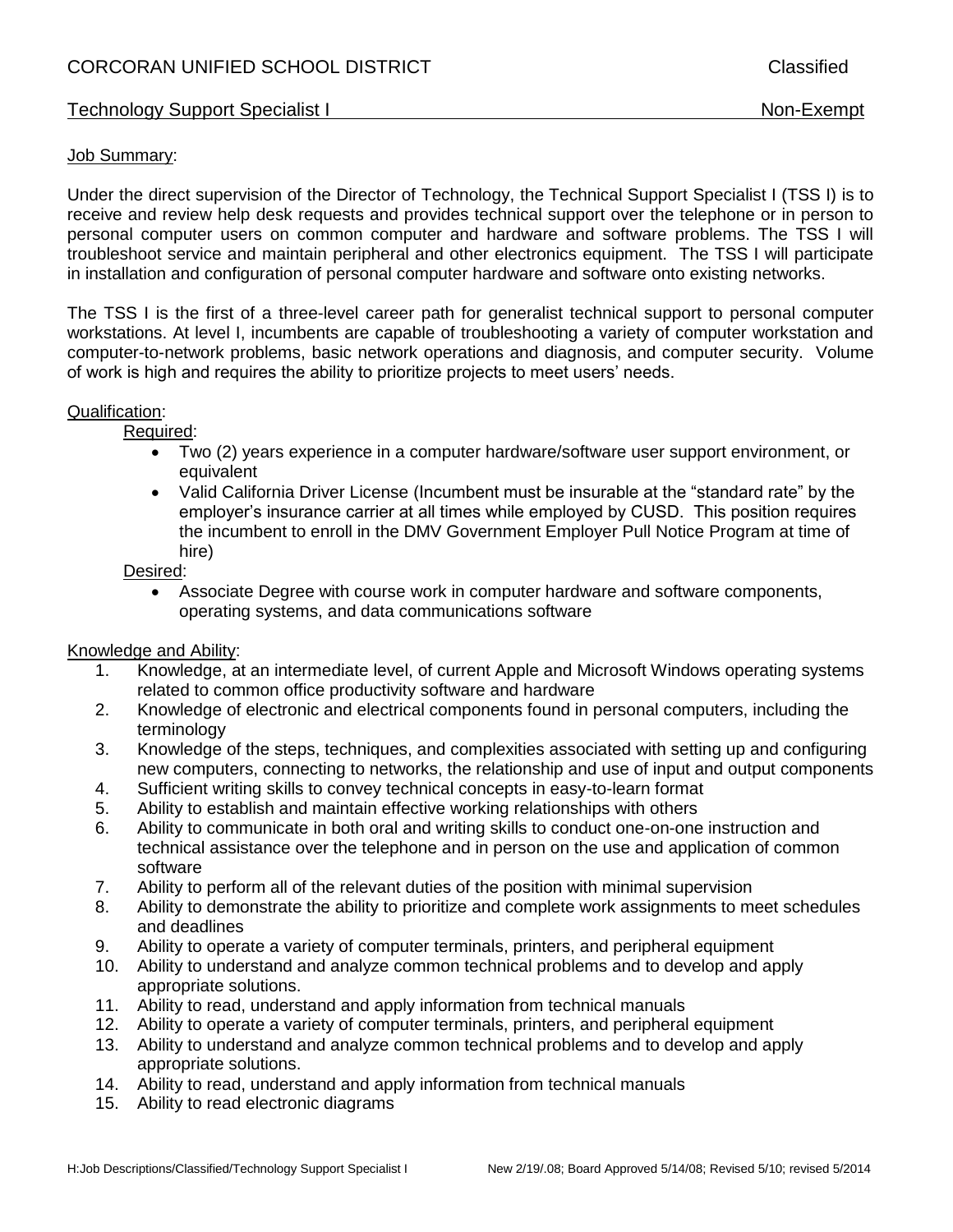# Technology Support Specialist I Non-Exempt

- 16. Ability to use electronic measuring instruments and test equipment as well as a variety of hand tools in a safe and correct manner
- 17. Ability to document steps for troubleshooting and solving workstations (personal computer and software) problems and solutions in a readable format
- 18. Ability to attend training seminars
- 19. Ability to communicate with students, staff, parents and the public using patience and courtesy and in a manner that reflects positively on the district
- 20. Ability to work well independently and as part of a team
- 21. Ability to drive a car

Essential Functions of this position, which include, but are not limited to, the following:

- 1. Receive and inventory new technology equipment
- 2. Receive calls and help desk tickets regarding questions and problems associated with usage of basic personal computer software, input and output of documents, and I/O to and from computer hardware
- 3. Handles inquiries efficiently and on a timely basis
- 4. In one-to-one situations either in person or by telephone or other media, instructs users to resolve basic problems on the use of common business and educational software such as learning tools, word processing, spreadsheet, databases, and graphics
- 5. Troubleshoots and performs various technical computer and peripheral repairs and upgrades
- 6. Diagnose personal computer failures and isolates
- 7. Verify and test systems before returning to appropriate location
- 8. Set up and image new computer and peripheral equipment
- 9. Deliver computer hardware to offices, classrooms and labs
- 10. Assist computer users with file transfer and configuration of new and refreshed computers
- 11. Installs personal computer workstations and configures users to existing networks
- 12. Implements protocols for electronic mail system and accounts
- 13. Provide technical support to classes and labs as needed
- 14. Ensure that operating systems are operational and properly set up
- 15. Checks for compatibility of antivirus and other software
- 16. Instruct users to resolve problems on the use of common business and educational software such as learning tools, word processing, spreadsheet, databases, and graphics
- 17. Instruct users to resolve common hardware problems, including those relating to transmission of printed and electronic documents
- 18. Prepare documentation on technical support and help desk activity, summarizing the problems, solutions, and time lines, using established formats
- 19. Compile lists of questions and solutions to common computer and software related problems, indexed in such a way that it facilitates consistent response by others
- 20. Abide by all policies set forth by the Board of Trustees
- 21. Performs other duties as assigned that support the overall objective of the position/site/district.

Physical Requirements for this position, which include, but are not limited to, the following:

- 1. Ambulatory ability to move to various office and classroom-type locations
- 2. Ability to reach to grasp personal computer equipment
- 3. Ambulatory to bend, stoop, crawl and reach to install cables and equipment
- 4. Ability to climb ladders and work at heights
- 5. Requires sufficient visual acuity to read technical documents and instructions and align small components